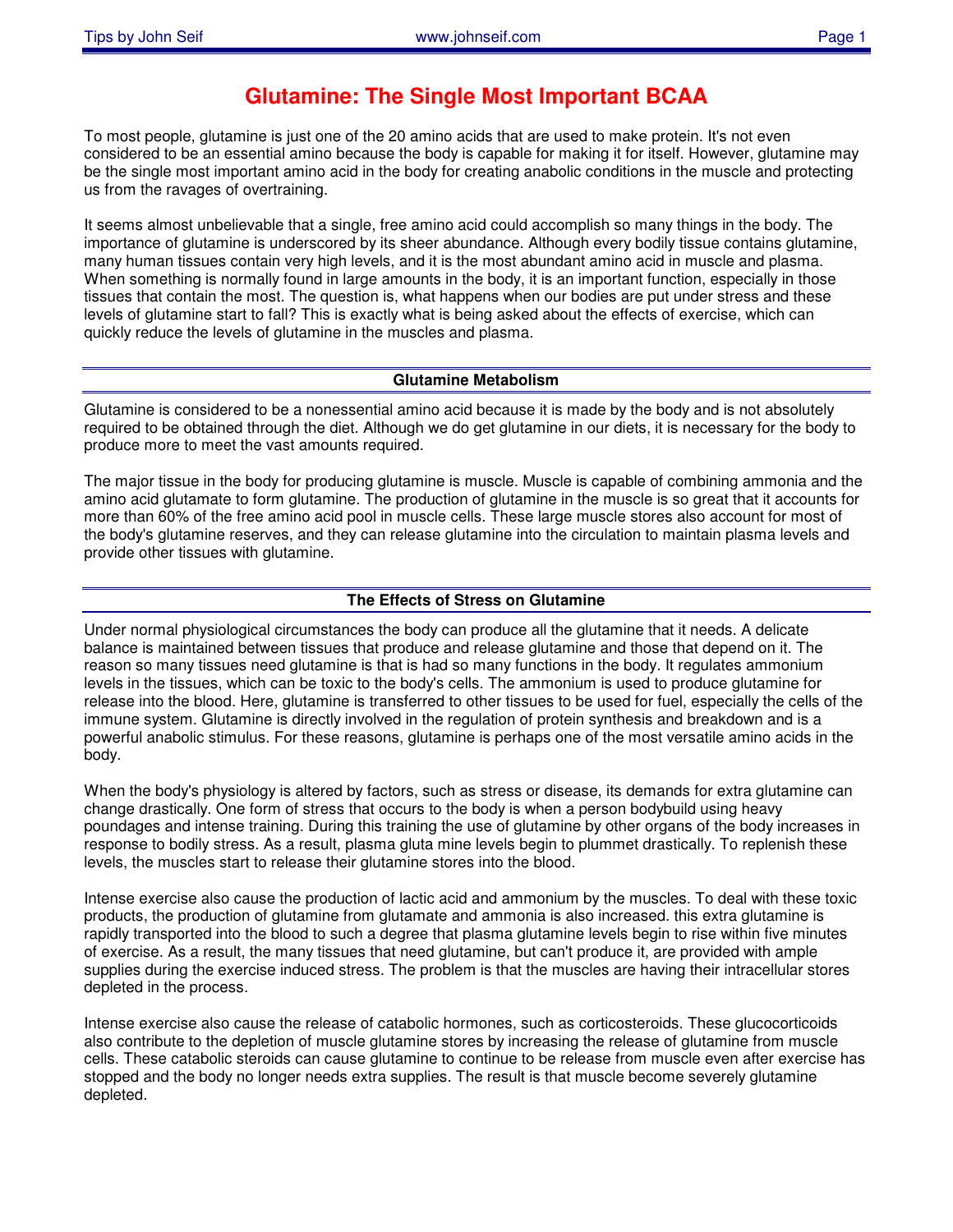# **Glutamine - the Anabolic Stimulator**

Glutamine is known to promote anabolic conditions in muscle cells and increase the rate of protein synthesis. It was long thought that glutamine was directly responsible for this anabolic state, but it no seems that glutamine indirectly promotes growth by increasing the hydration state of muscle cells.

The amount of water in cells can change in a matter of minutes, going from being fully hydrated to a state of dehydration. It has been found that the amount of water inside a cell can alter its metabolism, especially protein synthesis and turnover. When cells are swollen with water, this inhibits the breakdown of protein, glycogen and glucose. It also stimulates protein and glycogen synthesis. If a cell becomes dehydrated, it shrinks and immediately goes into a carbolic state that breaks down the muscle's vital proteins.

Experiments have shown that if isolated muscle cells are placed in a solution that contains insulin and amino acids, the insulin drivers the amino acids into the muscle cells and protein synthesis is increase. Protein synthesis can also be increased by placing the cells in pure water, which causes them to swell. Interestingly, when placed in a salt solution, this quickly draws water out of the cells and they rapidly enter a catabolic state. Thus, it appears that cell swelling is necessary for maintaining an anabolic state.

When glutamine levels are high in the muscle cells, this stimulates the entry of other amino acids into the cell. Amino acids cannot directly enter into the muscle cell, but must be carried in by a special transport system. The unique thing about this transport system is that when it allows am amino acid to enter, it also allows sodium to enter A the amino acid and sodium levels increase inside the muscle, this excess sodium causes water to be absorbed across the membrane and the cell swells to an anabolic state.

When glutamine levels are depleted during exercise, this reverses the transport of amino acids and sodium. The cells become dehydrated and enter a catabolic state.

# **The Role of Glutamine in Overtraining**

Men and women who are serious athletes and bodybuilder walk a fine line between being undertrained and overtrained. Overtraining results when increasing volumes and intensity of training become out of balance with recovery time. Once a person crosses over the line and sets foot in the overtraining zone, from there on out all their hard work and effort will only send their performance spiraling downward. The harder they work, the less their gains.

One reason a person experiences the overtraining syndrome is that they may deplete their bodies of glutamine to the point that they can't recover. As explained above, an intense exercise cycle can deplete the muscles of glutamine. Studies have shown that after such a session, glutamine levels in the muscles bottomed out between 4 to 6 hours post-exercise and took more than 24 hours to fully recover to pre-exercise levels. It is easy to see that if a person trains intensely each day that they will start depleting their muscles glutamine stores before they have fully recovered from the workout. The result is that each day the amount of muscle glutamine gets a little lower.

Eventually, the muscle go below the critical amount of glutamine needed to sustain a anabolic state and they revert into a long term catabolic state. The more a person works out to try and makes their muscles grow, the more glutamine they use and the greater the catabolic response. Some athletes have suffered from the overtraining syndrome for over two years and have been shown to have low plasma glutamine levels for the entire time. This may be due damage to the muscle's glutamine synthesizing system as a result of it being overtaxed from too much training.

Individuals suffering from overtraining also are more susceptible to disease and infections as a result of lowered immunity. This may be due to the role of glutamine as a primary source of fuel for the cells of the immune system, particularly lymphocytes, macrophages and killer cells. In addition, glutamine is used as precursor in the synthesis of nucleic acids, which are necessary for cell division.

It is thought that adequate amounts of metabolic intermediates for building key molecules are needed to allow a rapid response when immune cells are faced with a challenge. During periods of immunological assaults, glutamine metabolism is increased to support the rapid cell division, protein synthesis and the production of antibodies and cytokines. These immune cells rely on the plasma to supple them with adequate supplies of glutamine. If these supplies are not met by the plasma, which is ultimately provided by the muscles, the immune